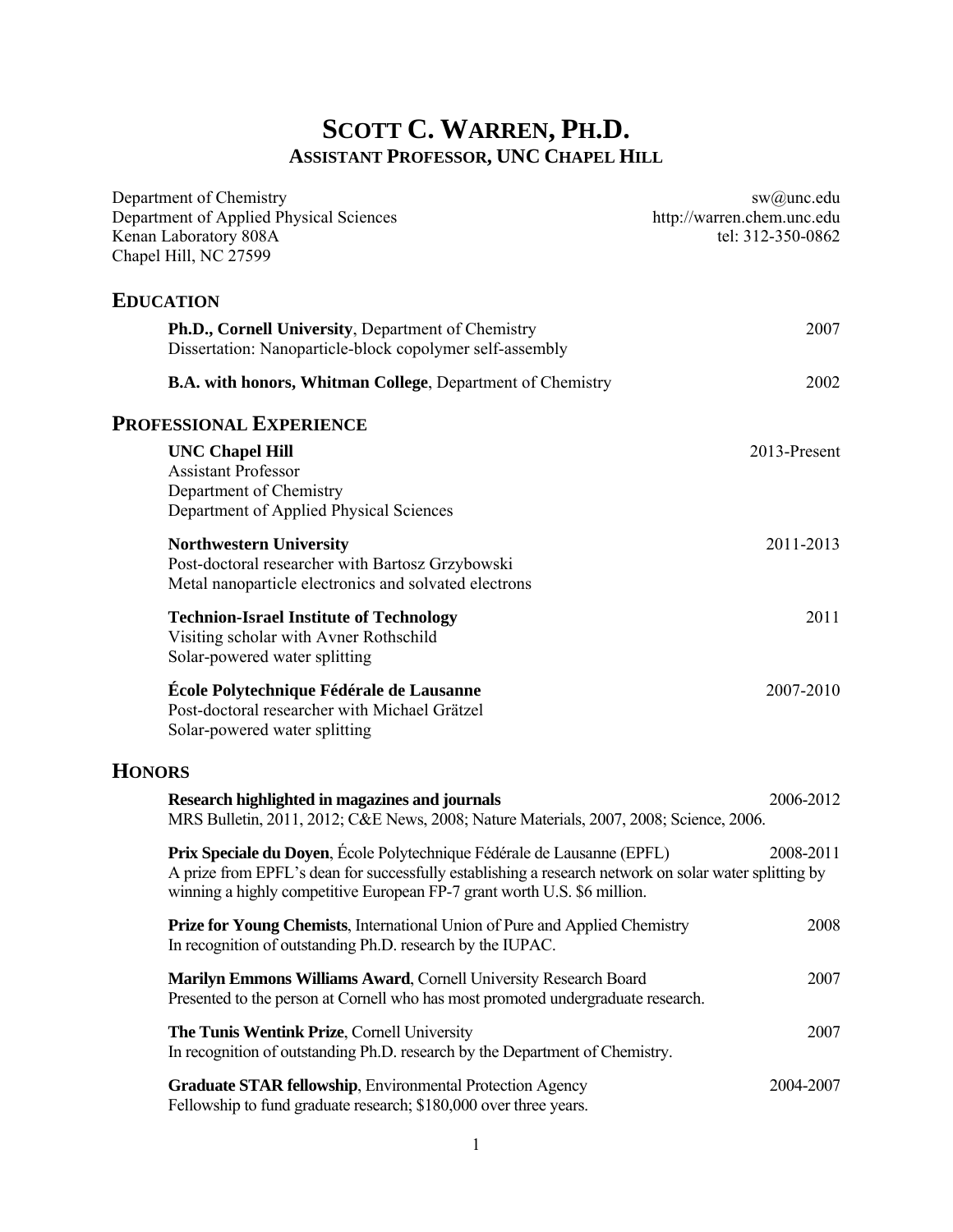| <b>Graduate student Silver Award, Materials Research Society</b><br>In recognition of outstanding Ph.D. research by the MRS.                 | 2006 |
|----------------------------------------------------------------------------------------------------------------------------------------------|------|
| <b>U.S. National Science Foundation Fellowship</b><br>Award to study transmission electron microscopy at the Pan-American Studies Institute. | 2006 |

#### **PEER-REVIEWED PUBLICATIONS**

- 1. S. Han, X. Hou, S. C. Warren, Y. Wei, C. D. Malliakas, B. Kowalczyk, M. G. Kanatzidis, B. A. Grzybowski. Rendering metal-organic frameworks photoconductive by occlusion of metal nanoclusters. In preparation.
- 2. S. C. Warren, K. Voïtchovsky, C. Leroy, M. Cornuz, F. Stellacci, C. Hebert, A. Rothschild, M. Grätzel. Identifying champion nanostructures for solar water splitting. In review at Nat. Mater.
- 3. A. C. Fahrenbach,\* S. C. Warren,\* J. T. Incorvati, A.-J. Avestro, J. C. Barnes, J. Fraser Stoddart, B. A. Grzybowski. Organic switches for surfaces and devices. Published online, Adv. Mater. \*Equal contributions.
- 4. S. C. Warren, M. R. Perkins, A. M. Adams, M. Kamperman, A. Burns, H. Arora, E. Herz, T. Suteewong, H. Sai, Z. Li, J. Werner, J. Song, U. Werner-Zwanziger, J. Zwanziger, M. Grätzel, F. J. DiSalvo, U. Wiesner. A silica sol-gel design strategy for nanostructured metallic materials. Nat. Mater. **11**, 460-467 (2012).

\*\*This was highlighted by the MRS Bulletin, the Cornell Chronicle, and nanotechweb.org.

- 5. S.C. Warren, O. Guney-Altay, B. A. Grzybowski. Responsive and nonequilibrium nanomaterials. J. Phys. Chem. Lett., **3**, 2103-2111 (2012).
- 6. S. C. Warren, D. A. Walker, B. A. Grzybowski. Plasmoelectronics: coupling plasmonic excitation with electron flow. Langmuir **28**, 9093-9102 (2012).
- 7. S. C. Warren, E. Thimsen. Plasmonic solar water splitting. Energy Environ. Sci. **5**, 5133-5146 (2012). \*\*Featured on the journal's cover.
- 8. S. C. Warren. Emerging trends in water photoelectrolysis. Editors: R. van de Krol, M. Grätzel. In: Photoelectrochemical hydrogen production. Springer (2012).
- 9. S. C. Warren, M. R. Perkins, U. Werner-Zwanziger, J. W. Zwanziger, F. J. DiSalvo, U. Wiesner. Generalized routes to mesostructured silicates with high metal content. Zeitschrift für Physikalische Chemie. **226**, 1219-1227 (2012).
- 10. Y. Wei, S. Han, D. A. Walker, S. C. Warren, B. A. Grzybowski. Enhanced photocatalytic activity of hybrid Fe<sub>2</sub>O<sub>3</sub>-Pd nanoparticulate catalysts. Chem. Sci. **3**, 1090-1094 (2012).
- 11. H. Dotan, K. Sivula, M. Graetzel, A. Rothschild, S. C. Warren. Probing the photoelectrochemical properties of hematite ( $\alpha$ -Fe<sub>2</sub>O<sub>3</sub>) electrodes using hydrogen peroxide as a hole scavenger. Energy Environ. Sci. **4**, 958-964 (2011).

\*\*This was highlighted in the MRS Bulletin **36**, 166 (2011).

- 12. E. Thimsen, F. Le Formal, M. Graetzel, S. C. Warren. Influence of plasmonic Au nanoparticles on the photoactivity of Fe<sub>2</sub>O<sub>3</sub> electrodes for water splitting. Nano Lett. **11**, 35-43 (2011).
- 13. J. Lee, Y. S. Jung, S. C. Warren, M. Kamperman, S. M. Oh, F. J. DiSalvo, U. Wiesner. Direct access to mesoporous crystalline TiO<sub>2</sub>/carbon composites with large and uniform pores for use as anode materials in lithium ion batteries. Macromol. Chem. Phys. **212**, 383-390 (2011).
- 14. H. Arora, Z. Li, H. Sai, M. Kamperman, S. C. Warren, U. Wiesner. Block copolymer directed nanoporous metal thin films. Macromol. Rapid Commun. **31**, 1960-1964 (2010).
- 15. M. Nedelcu, S. Guldin, M. C. Orilall, J. Lee, S. Huettner, E. J. W. Crossland, S. C. Warren, C. Ducati, P. R. Laity, D. Eder, U. Wiesner, U. Steiner, H. J. Snaith. Monolithic route to efficient dye-sensitized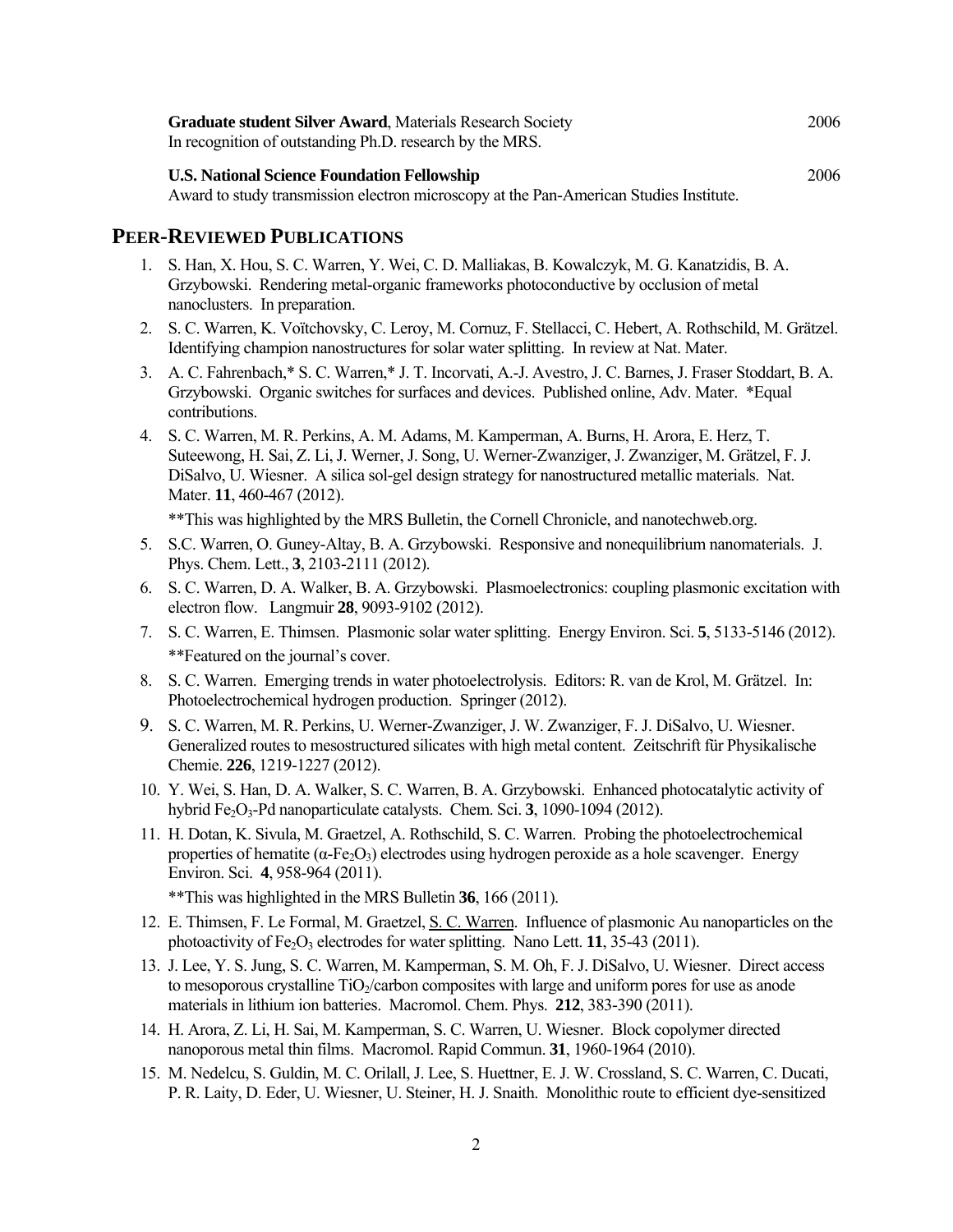solar cells employing diblock copolymers for mesoporous TiO2. J. Mater. Chem. **20**, 1261-1268 (2010).

- 16. Z. Li, H. Sai, S. C. Warren, M. Kamperman, H. Arora, S. Gruner, U. Wiesner. Metal nanoparticleblock copolymer composite assembly and disassembly. Chem. Mater. **21**, 5578-5584 (2009).
- 17. M. Kamperman, A. Burns, R. Weissgraeber, N. van Vegten, S. C. Warren, S. M. Gruner, A. Baiker, U. Wiesner. Integrating structure control over multiple length scales in porous high temperature ceramics with functional platinum nanoparticles. Nano Lett. **9**, 2756-2762 (2009).
- 18. S. C. Warren, U. Wiesner. Self-assembled ordered mesoporous metals. Pure & Appl. Chem. **81**, 72-84 (2009).
- 19. R. Oren, Z. Liang, J. S. Barnard, S. C. Warren, U. Wiesner, W. T. S. Huck. Organization of nanoparticles in polymer brushes. J. Am. Chem. Soc. **131**, 1670-1671 (2009).
- 20. M. Nedelcu, J. Lee, E. J. W. Crossland, S. C. Warren, M. C. Orilall, S. Guldin, S. Huttner, C. Ducati, D. Eder, U. Wiesner, U. Steiner, H. J. Snaith. Block copolymer directed synthesis of mesoporous TiO<sub>2</sub> for dye-sensitized solar cells. Soft Matter **5**,134-139 (2009).
- 21. S. C. Warren, L. C. Messina, L. S. Slaughter, M. Kamperman, Q. Zhou, S. M. Gruner, F. J. DiSalvo, U. Wiesner. Ordered mesoporous materials from metal nanoparticle-block copolymer self-assembly. Science **320**, 1748-1752 (2008). \*\*This was highlighted in C&E News **8**, *26*, 10 (2008) and Nat. Mater. **7**, 608 (2008).
- 22. H. Abe, F. Matsumoto, L. R. Alden, S. C. Warren, H. D. Abruña, F. J. DiSalvo. Electrocatalytic performance of fuel oxidation by Pt<sub>3</sub>Ti nanoparticles. J. Am. Chem. Soc. **130**, 5452-5458 (2008).
- 23. J. Lee, M. C. Orilall, S. C. Warren, M. Kamperman, F. J. DiSalvo, U. Wiesner. Direct access to thermally stable and highly crystalline mesoporous transition-metal oxides with uniform pores. Nat. Mater. **7**, 222-228 (2008).
- 24. S. C. Warren, A. C. Jackson, Z. D. Cater-Cyker, F. J. DiSalvo, U. Wiesner. Nanoparticle synthesis via the photochemical polythiol process. J. Am. Chem. Soc. **129**, 10072-10073 (2007).
- 25. S. C. Warren, F. J. DiSalvo, U. Wiesner. Nanoparticle-tuned assembly and disassembly of mesostructured silica hybrids. Nat. Mater. **6**, 156-161 (2007). \*\*This was highlighted by A. Balazs in Nat. Mater., News and Views, "Nanocomposites: economy at the nanoscale," **6**, 94-95 (2007).
- 26. S. C. Warren, M. J. Banholzer, L. S. Slaughter, E. P. Giannelis, F. J. DiSalvo, U. Wiesner. Generalized route to metal nanocrystals with liquid behavior. J. Am. Chem. Soc. **128**, 12074-12075 (2006). \*\*This was highlighted in Science, Editor's Choice, "Flowing precious metals," **313**, 1542 (2006).
- 27. C. Roychowdhury, F. Matsumoto, V. B. Zeldovich, S. C. Warren, P. F. Mutolo, M. Ballesteros, U. Wiesner, H. D. Abruña, F. J. DiSalvo. Synthesis, characterization, and electrocatalytic activity of PtBi and PtPb nanoparticles prepared by borohydride reduction in methanol. Chem. Mater. **18**, 3365-3372 (2006).

### **PATENTS**

- 1. S. C. Warren, Y. Yan, B. A. Grzybowski. Nanoparticle electrides. Patent pending, 2013.
- 2. S. C. Warren, F. J. DiSalvo, U. Wiesner. Ordered metal-rich mesostructures from nanoparticle-block copolymer self-assembly. Patent pending, 2009.
- 3. S. C. Warren, F. J. DiSalvo, U. Wiesner. Sol-gel precursors and synthesis of functionalized nanostructures. Patent pending, 2008.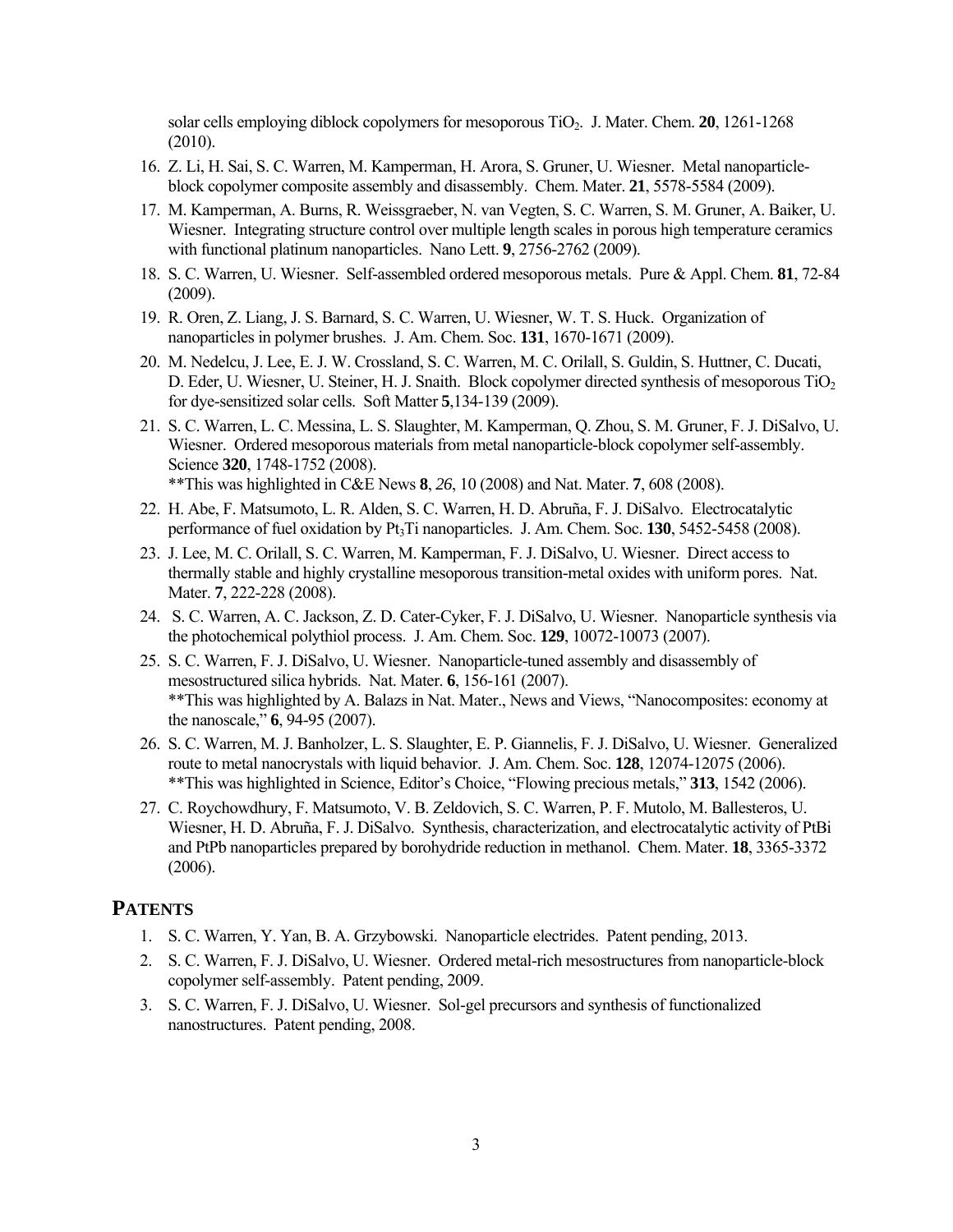### **LECTURES**

- 1. S. C. Warren, M. R. Perkins, A. M. Adams, M. Kamperman, A. Burns, H. Arora, E. Herz, T. Suteewong, H. Sai, Z. Li, J. Werner, J. Song, U. Werner-Zwanziger, J. Zwanziger, M. Grätzel, F. J. DiSalvo, U. Wiesner. A silica sol-gel design strategy for nanostructured metallic materials. Spring MRS meeting in San Francisco, CA, 2013.
- 2. S. C. Warren, Y. Yan, B. Grzybowski. Nanoparticle electrides. Spring MRS meeting in San Francisco, CA, 2013.
- 3. S. C. Warren, Y. Yan, B. Grzybowski. All-metal nanoparticle electronics. Spring MRS meeting in San Francisco, CA, 2013.
- 4. S. C. Warren, K. Voïtchovsky, C. Leroy, M. Cornuz, F. Stellacci, C. Hebert, A. Rothschild, M. Grätzel. Identifying champion nanostructures for solar water splitting. Spring MRS meeting in San Francisco, CA, 2013.
- 5. S. C. Warren, K. Voïtchovsky, C. Leroy, M. Cornuz, F. Stellacci, C. Hebert, A. Rothschild, M. Grätzel. The impact of nanoscopic grain boundaries on charge transfer at the semiconductor/electrolyte interface. Spring MRS meeting in San Francisco, CA, 2013.
- 6. S. C. Warren, M. R. Perkins, A. M. Adams, M. Kamperman, A. Burns, H. Arora, E. Herz, T. Suteewong, H. Sai, Z. Li, J. Werner, J. Song, U. Werner-Zwanziger, J. Zwanziger, M. Grätzel, F. J. DiSalvo, U. Wiesner. A silica sol-gel design strategy for nanostructured metallic materials. Fall MRS meeting in Boston, MA, 2012.
- 7. All-metal nanoparticle electronics. S. C. Warren, Y. Yan, B. Grzybowski. Fall MRS meeting in Boston, MA, 2012.
- 8. S. C. Warren. Nanoparticle electrides. Invited presentation at the University of Oxford, United Kingdom, 2012.
- 9. S. C. Warren. Nanoparticle-based materials for sustainable energy. Invited presentation at the University of Cambridge, United Kingdom, 2012.
- 10. S. C. Warren, K. Voïtchovsky, H. Dotan, F. Stellacci, C. Hebert, A. Rothschild, M. Grätzel. The role of grain boundaries in champion hematite photoanodes. Fall MRS meeting in Boston, MA, 2011.
- 11. S. C. Warren, E. Thimsen, M. Grätzel. Impact of plasmonic nanoparticles on hematite photoanodes for solar-powered water splitting. Fall MRS meeting in Boston, MA, 2011.
- 12. S. C. Warren, M. Perkins, A. Adams, M. Kamperman, A. Burns, H. Arora, E. Herz, T. Suteewong, H. Sai, Z. Li, J. Werner, J. Song, U. Werner-Zwanziger, J. W. Zwanziger, M. Grätzel, F. J. DiSalvo, U. Wiesner. Generalized silica sol-gel route to porous metallic percolation networks. Fall MRS meeting in Boston, MA, 2011.
- 13. S. C. Warren, E. Thimsen, M. Grätzel. Plasmonic near-field and scattering effects in Au/Fe<sub>2</sub>O<sub>3</sub> nanocomposite electrodes. Challenges in Renewable Energy conference at MIT in Cambridge, MA, 2011.
- 14. S. C. Warren. Nanoparticle-based electrodes for sustainable energy. Invited presentation at the Technion-Israel Institute of Technology in Haifa, Israel, 2011.
- 15. S. C. Warren, E. Thimsen, F. Le Formal, M. Grätzel. Plasmon-based energy transfer in  $Au/Fe<sub>2</sub>O<sub>3</sub>$ photoelectrodes for water splitting. Fall MRS meeting in Boston, MA, 2010.
- 16. S. C. Warren, M. Grätzel. Mesoscopic  $\alpha$ -iron oxide for water photoelectrolysis. Spring MRS meeting in San Francisco, CA, 2010.
- 17. S. C. Warren, F. J. DiSalvo, U. Wiesner. An ordered mesoporous metal from nanoparticle-block copolymer self-assembly. APS March meeting in Portland, OR, 2010.
- 18. S. C. Warren. Writing a FP-7 proposal: maximizing your chances for success. EPFL, 2009.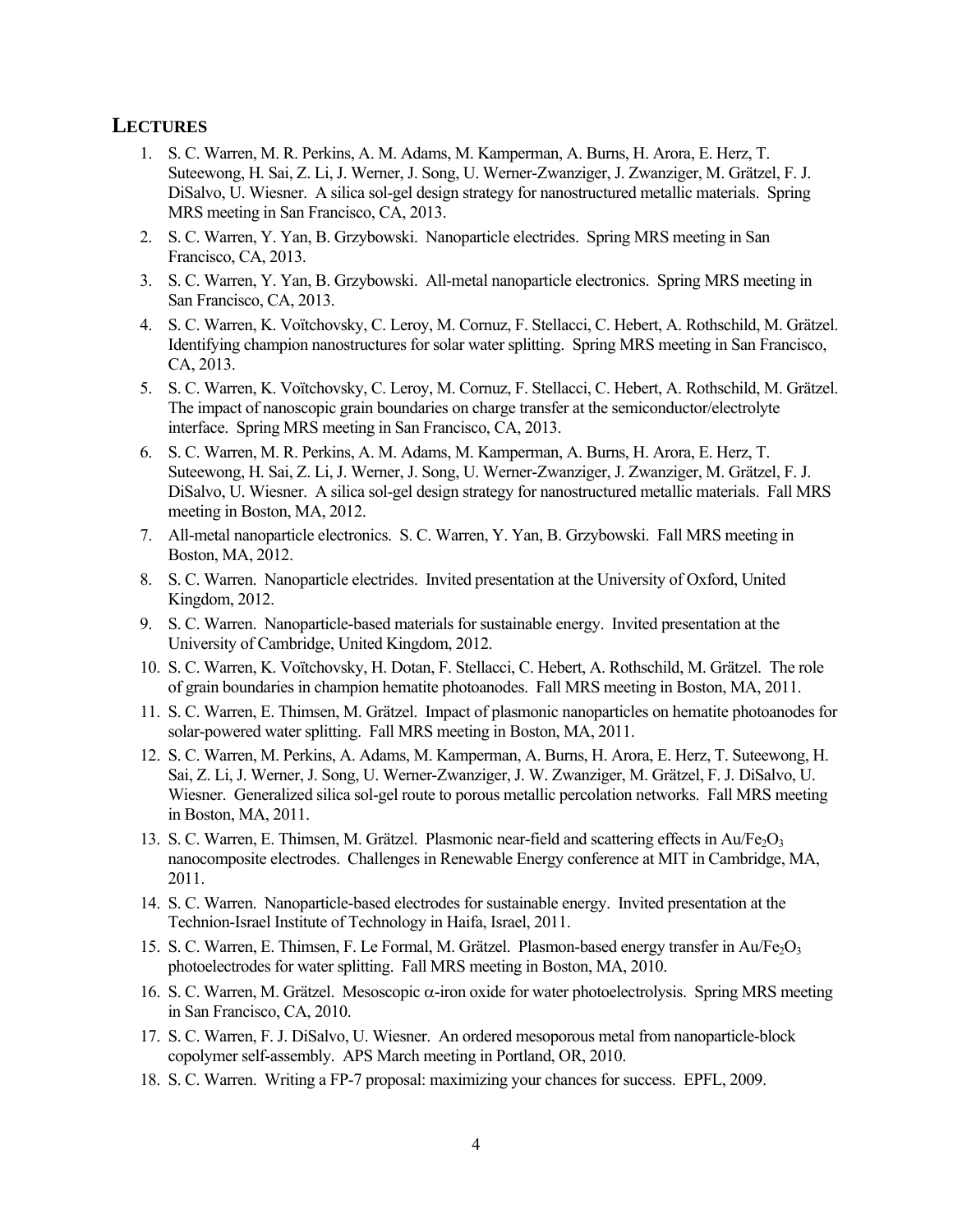- 19. S. C. Warren, H. Sai, U. Wiesner. An ordered mesoporous metal from nanoparticle-block copolymer self-assembly. First International Conference on Multifunctional, Hybrid, and Nanomaterials. Tours, France, 2009.
- 20. S. C. Warren, K. Sivula, M. Grätzel. Hematite photoanodes for water photoelectrolysis. Invited presentation at the fall MRS meeting in Boston, MA, 2008.
- 21. S. C. Warren, K. Sivula, M. Grätzel. IEA-HIA update: hematite photoanodes. Invited presentation at the DOE hydrogen working group meeting in Honolulu, HI, 2008.
- 22. S. C. Warren, F. J. DiSalvo, U. Wiesner. Fuel cell electrodes from nanoparticle-block copolymer selfassembly. European Science Foundation Conference on Nanotechnology for Sustainable Energy. Obergurgl, Austria, 2008.
- 23. U. Wiesner, S. C. Warren, F. J. DiSalvo. Assembly and disassembly of polymer nanoparticle composites. Spring ACS meeting in New Orleans, LA, 2008.
- 24. S. C. Warren, F. J. DiSalvo, U. Wiesner. Synthesis, properties, and self-assembly of metal nanoparticle-based ionic materials. Invited presentation at the Polymer Outreach Program, Cornell University, 2007.
- 25. S. C. Warren, F. J. DiSalvo, U. Wiesner. Self-assembly of mesostructured electrode architectures. Invited presentation at the Fuel Cell Symposium, Cornell University, 2007.
- 26. S. C. Warren. Self-assembly approaches to fuel cell electrodes. Invited presentation at the Wentink Award symposium, Cornell University, 2007.
- 27. S. C. Warren. The assembly and disassembly of catalytic nanoparticle architectures. Invited presentation at EPFL, 2006.
- 28. S. C. Warren, F. J. DiSalvo, U. Wiesner. The influence of nanoparticle characteristics on the assembly and disassembly of nanoparticle-block copolymer mesostructured hybrids. Fall meeting of the MRS in Boston, MA, 2006.
- 29. S. C. Warren, M. J. Banholzer, L. S. Slaughter, F. J. DiSalvo, U. Wiesner. Inducing flow in solventless metal nanoparticles via ligation of a thiol-containing ionic liquid. Fall meeting of the ACS in San Francisco, CA, 2006.
- 30. S. C. Warren, F. J. DiSalvo, U. Wiesner. Morphology control and anisotropic structure formation in mesostructured silica-block copolymer hybrids. Fall meeting of the ACS in San Francisco, CA, 2006.
- 31. S. C. Warren, M. R. Perkins, F. J. DiSalvo, U. Wiesner. General route to metal-silica-block copolymer mesostructured hybrids with high metal loadings. Fall meeting of the ACS in San Francisco, CA, 2006.
- 32. S. C. Warren, F. J. DiSalvo, U. Wiesner. Nanoparticle-tuned assembly and disassembly of mesostructured silica hybrids. Cornell Center for Materials Research Postdoc/Grad Symposium, 2006.
- 33. S. C. Warren, F. J. DiSalvo, U. Wiesner. Assembly and disassembly of catalytic nanoparticle architectures. Cornell Chemistry Graduate Summer Symposium, 2006.
- 34. S. C. Warren, F. J. DiSalvo, U. Wiesner. Disassembly of block copolymer-silica nanoparticle hybrids. U.S.-Japan Nanohybrids Workshop in Monterey, CA, 2006.
- 35. S. C. Warren, F. J. DiSalvo, U. Wiesner. Block copolymer-nanoparticle hybrids: size-dependent assembly. New York Complex Matter Workshop, Syracuse University, 2005.
- 36. S. C. Warren, F. J. DiSalvo, U. Wiesner. Development of a generalized ligand chemistry for the synthesis of nanoparticle-based catalysts. Cornell Chemistry Graduate Summer Symposium, 2005.
- 37. S. C. Warren, M. J. Banholzer, A. C. Jackson, F. J. DiSalvo, U. Wiesner. Size-induced demixing of nanoparticles from block copolymers. Fall meeting of the ACS in Washington, DC, 2005.
- 38. S. C. Warren, F. J. DiSalvo, U. Wiesner. Towards a nanostructured fuel cell electrode. Cornell Center for Materials Research Postdoc/Grad Symposium, 2005.